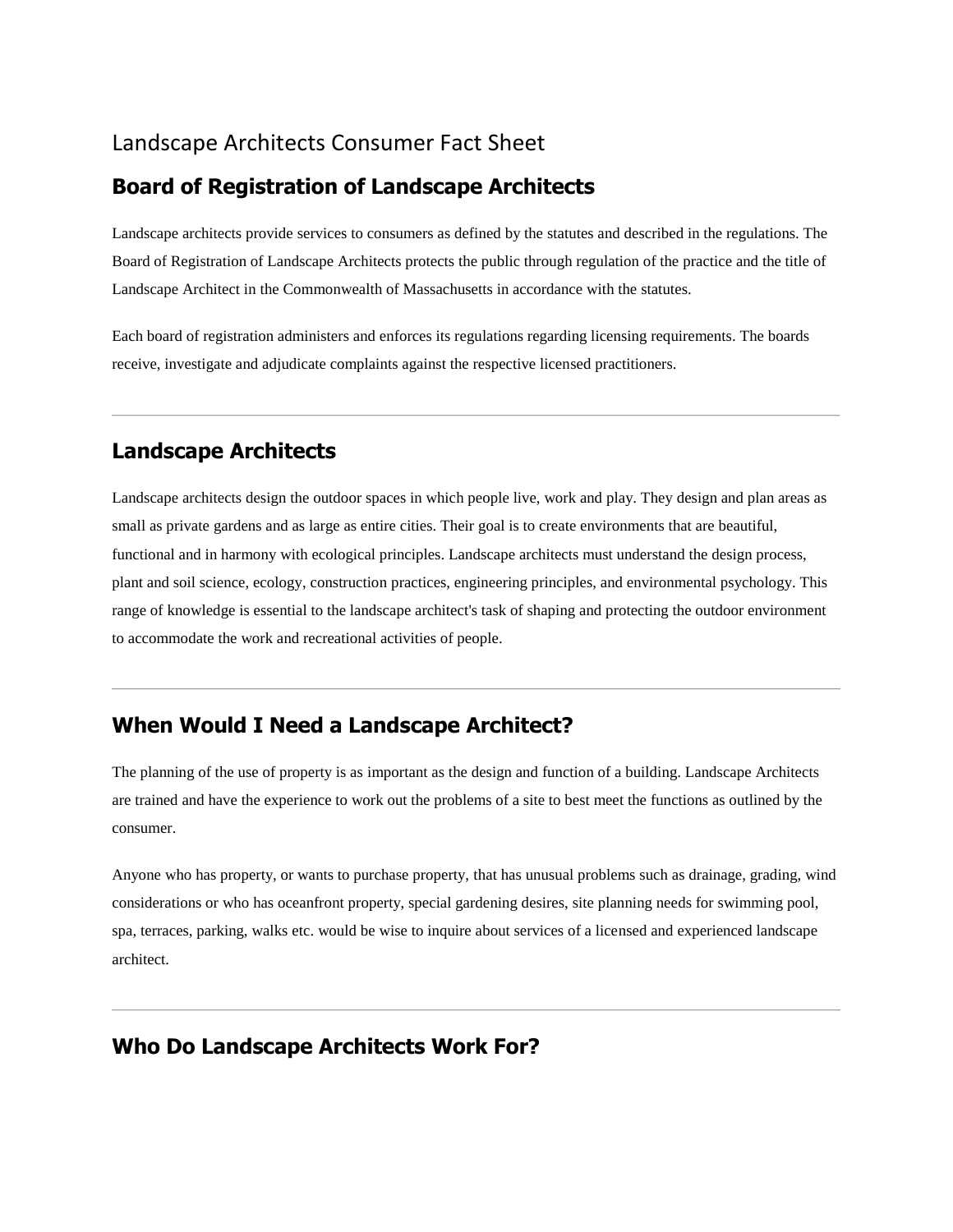Landscape architects work closely with their clients to plan and shape the land and solve environmentally related problems, for small sites or several thousand acres, most often resulting in increased land value. Everyone benefits from the varied expertise of individual landscape architects, however, some who frequently use landscape architectural services include:

- Municipal governments planning improvements such as streetscape revitalization, creation of zoning regulations, traffic planning and site plan review
- Land or property management firms planning for development of property, a change in land use, or management of a land resource
- Parks an recreation departments in preparation of comprehensive plans, site analyses, site selection, planning and development of parks and recreation facilities
- Conservation and preservation organizations and agencies planning for the preservation of delicate, cultural, historical or natural resources
- Owners of private residences planning a new residence, or shaping the environment of an existing house
- Members of the business community planning and developing new business locations or expanding and refurbishing old facilities
- The mining and extraction industry planning new facilities, or in reclamation
- Real estate developers on all types of land development projects
- Industry in planning and design of new and expanded facilities, or assessing environmental impact and planning environmental mitigation action
- Utility companies in planning for new facilities including assessment, impact and routing of utility lines
- People planning for land use in or near wetlands for delineation, preservation and mitigation plans
- Community groups wishing to influence proposed development
- Real estate professionals assessing land use potential
- Owner or managers of farms, estates, or equestrian facilities when master planning or improving the grounds or gardens
- Architects, engineers and allied professionals needing professional land planning expertise

Landscape architects design outdoor spaces that interpret our history and national heritage. Landscape architects design outdoor spaces that complement the form and function of adjacent buildings. They plan and design pedestrian and vehicular circulation. And plan for public and private preservation of rural lands and cultural landscapes.

## **Trade Associations**